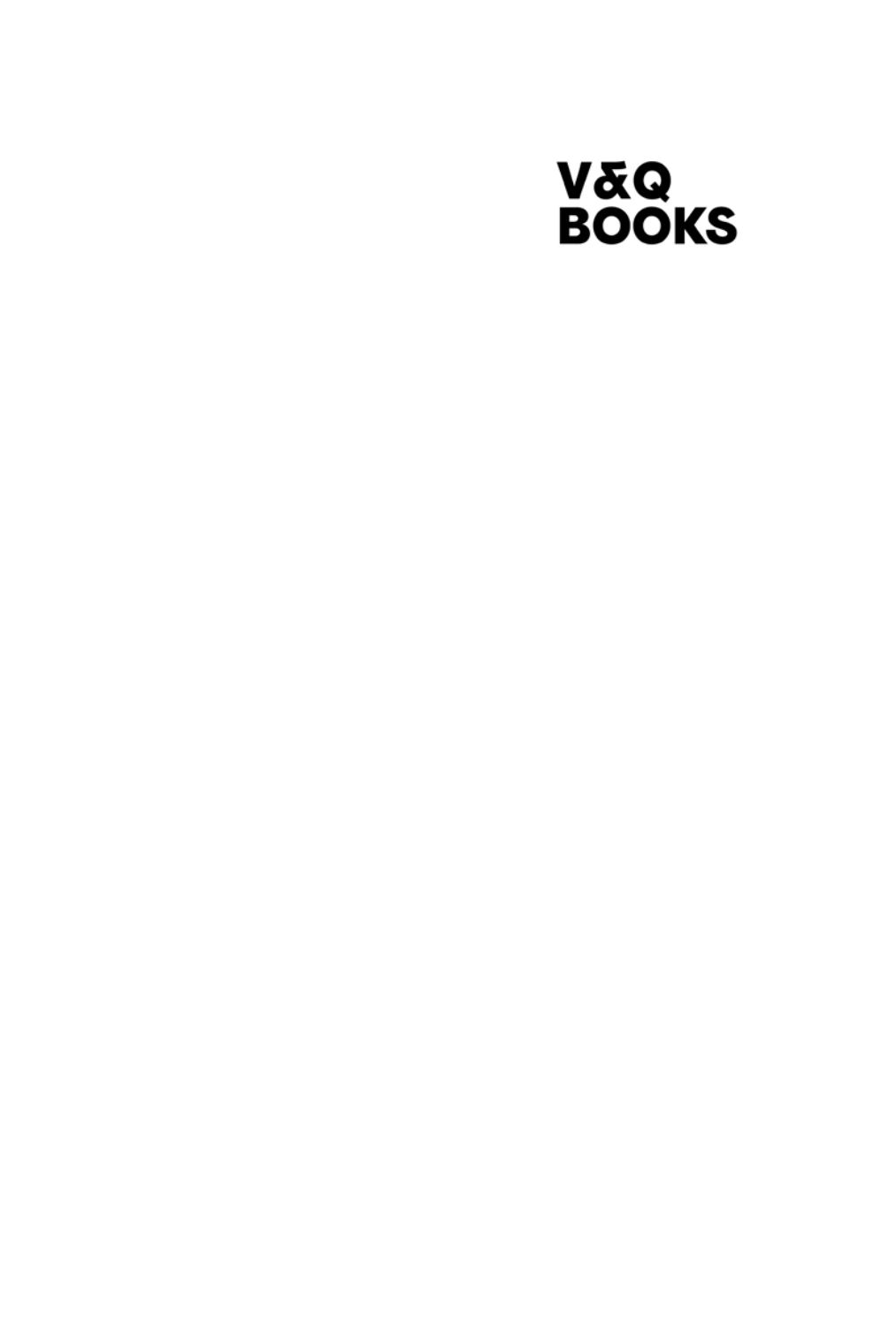Mithu Sanyal is a cultural scientist, journalist, critic and author of two academic books: *Vulva*, which was translated into five languages, and *Rape*, which was translated into three languages. This is her first novel.

Alta L. Price runs a publishing consultancy specialising in literature and non-fiction texts on art, architecture, design, and culture. A recipient of the Gutekunst Prize, she translates from Italian and German into English.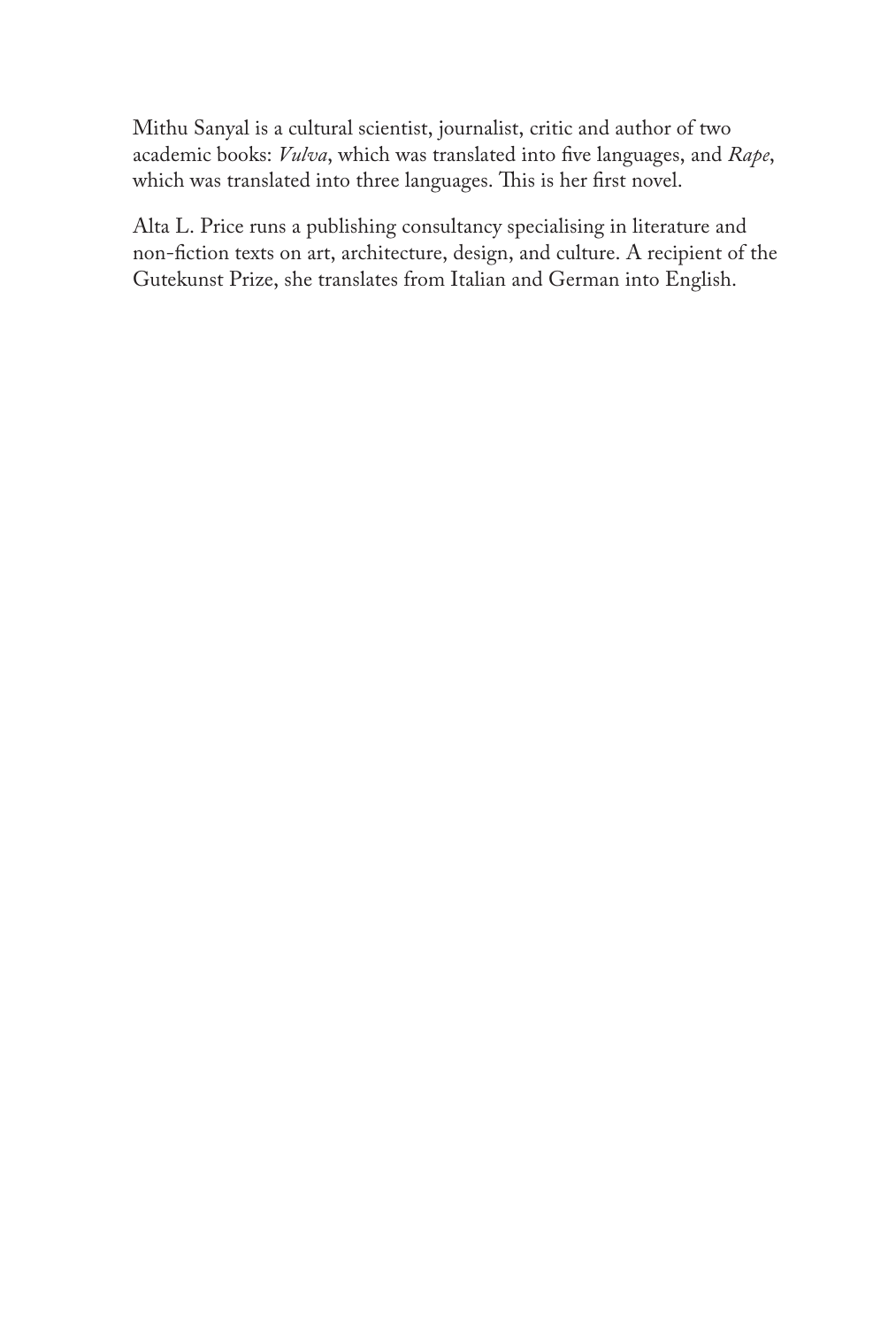### **IDENTITTI**

A novel

Mithu Sanyal

*Translated from the German by Alta L. Price*

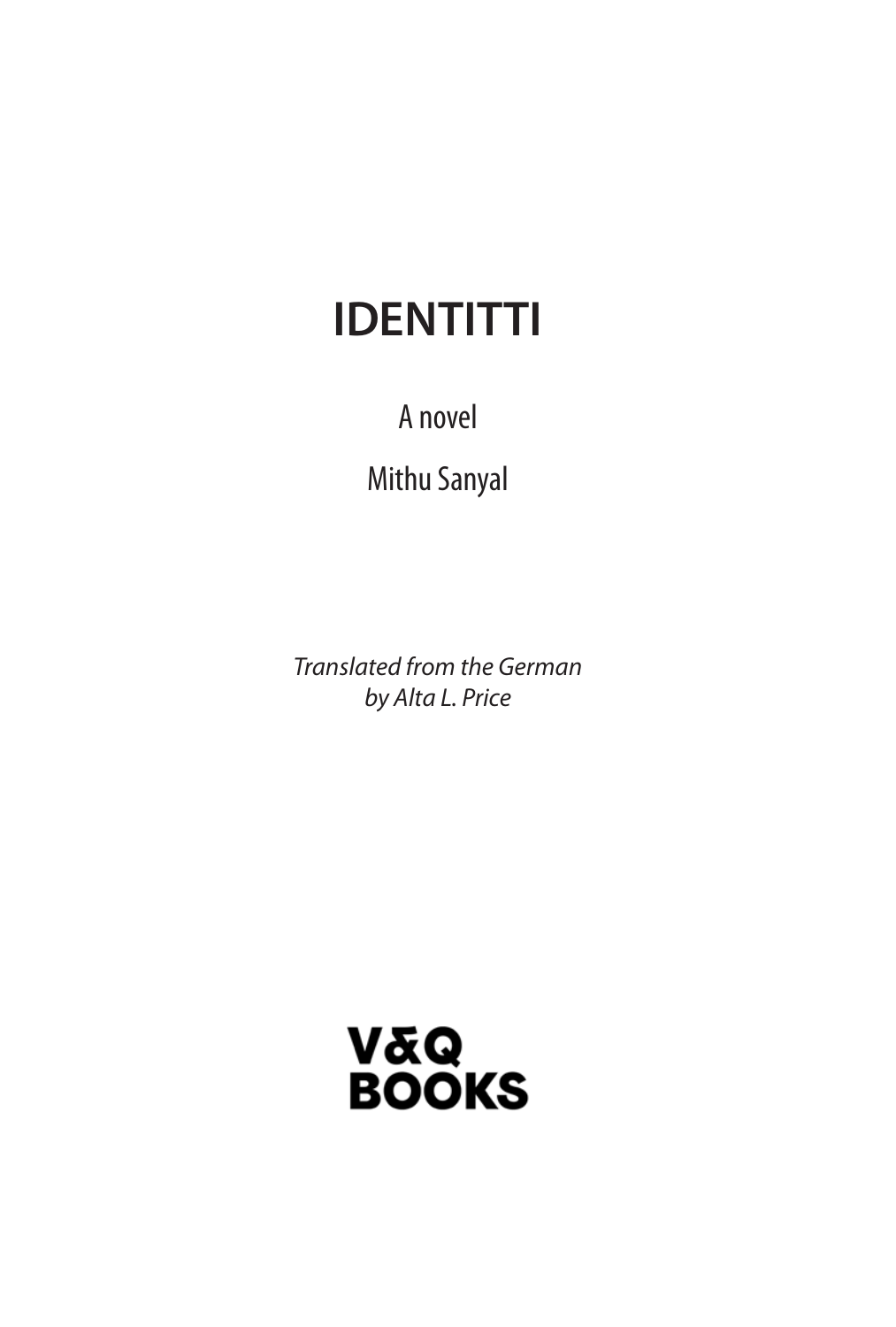V&Q Books, Berlin 2022 An imprint of Verlag Voland & Quist GmbH First published in the German language as *Identitti* by Mithu Sanyal © 2021 Carl Hanser Verlag GmbH & Co KG, Munich

This English translation was first published in North America by Astra Publishing House of 19 West 21st Street, #1201, New York, New York 10010.

English translation © Alta L. Price

Copy editing: Kate Ellis Author photo © Carolin Windel / Stern Cover photo: Getti Images Cover design: Pingundpong\*Gestaltungsbüro Typesetting: Fred Uhde Printing and binding: PBtisk, Příbram, Czech Republic

ISBN:978-3-86391-339-7

www.vq-books.eu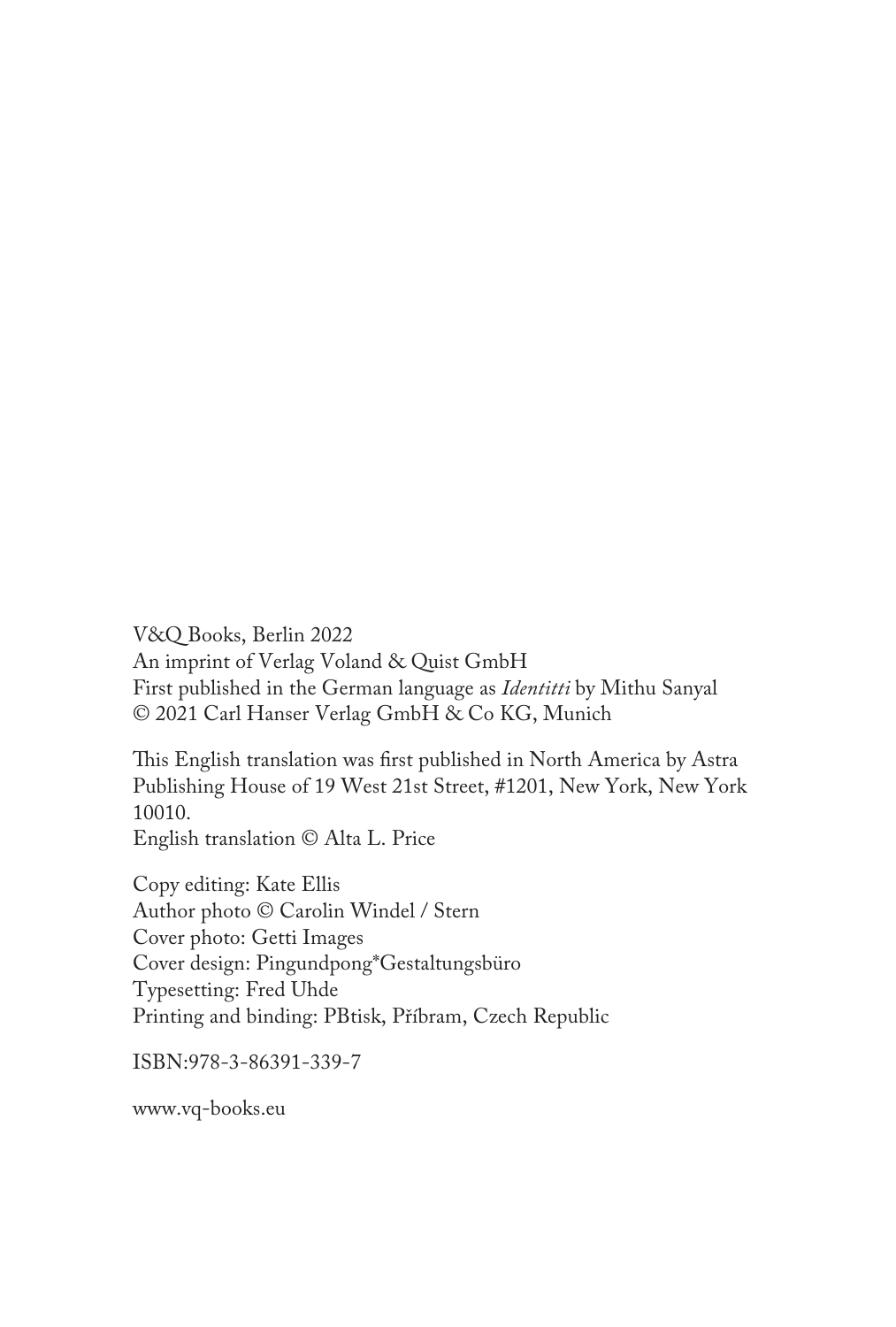FOR DURGA - AND MATTI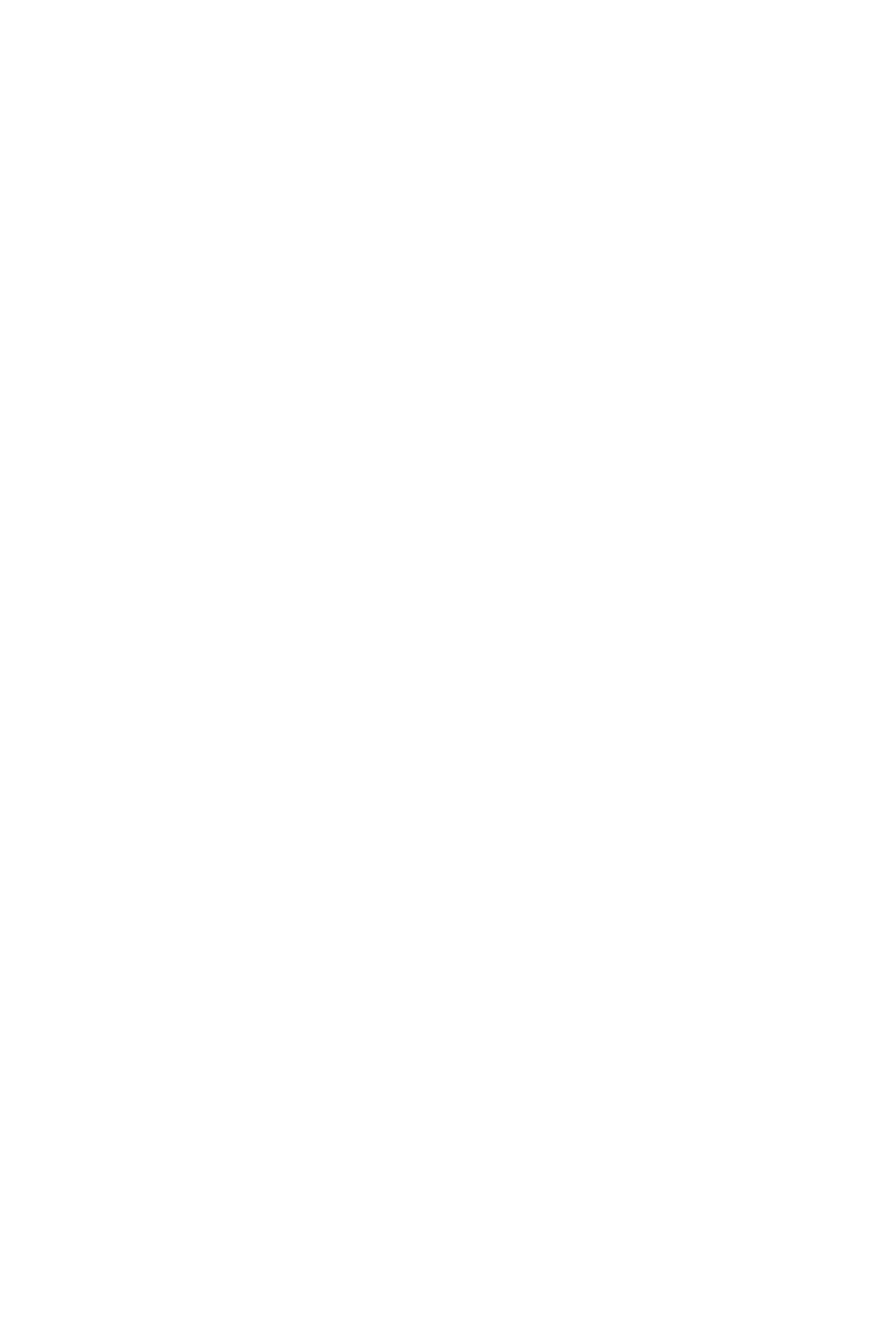## **CONTENTS**

### **PART 1 : FAKE BLUES**

| TТ         |
|------------|
| 13         |
| 30         |
| 50         |
| 8т         |
| <b>106</b> |
|            |

### **PART 2: POP-POSTCOLONIALISM**

| Woman, Native, Other       | I4I |
|----------------------------|-----|
| Peau Noire, Masques Blancs | 146 |
| Orientalism                | 183 |
| The Location of Culture    | 220 |
| Can the Subaltern Speak?   | 265 |
| Decolonising the Mind      | 319 |

### **PART 3 : CODA**

| The Academic Formerly Known as Saraswati |  |  |  |  |
|------------------------------------------|--|--|--|--|
|------------------------------------------|--|--|--|--|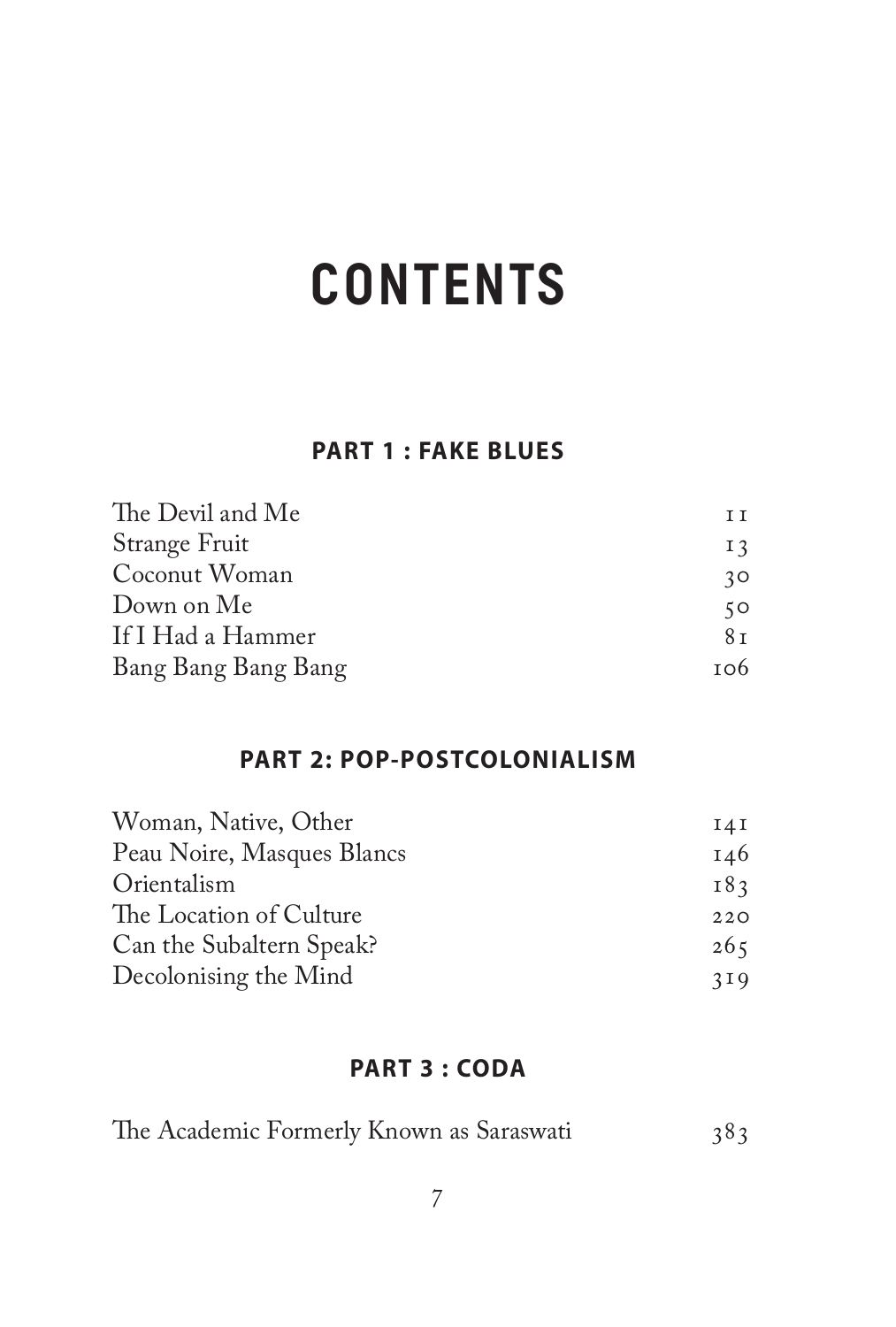| AFTERWORD: REAL AND IMAGINED VOICES 407 |     |
|-----------------------------------------|-----|
| TRANSLATOR'S POSTSCRIPT                 | 415 |
| SARASWATI'S LIT LIST                    | 422 |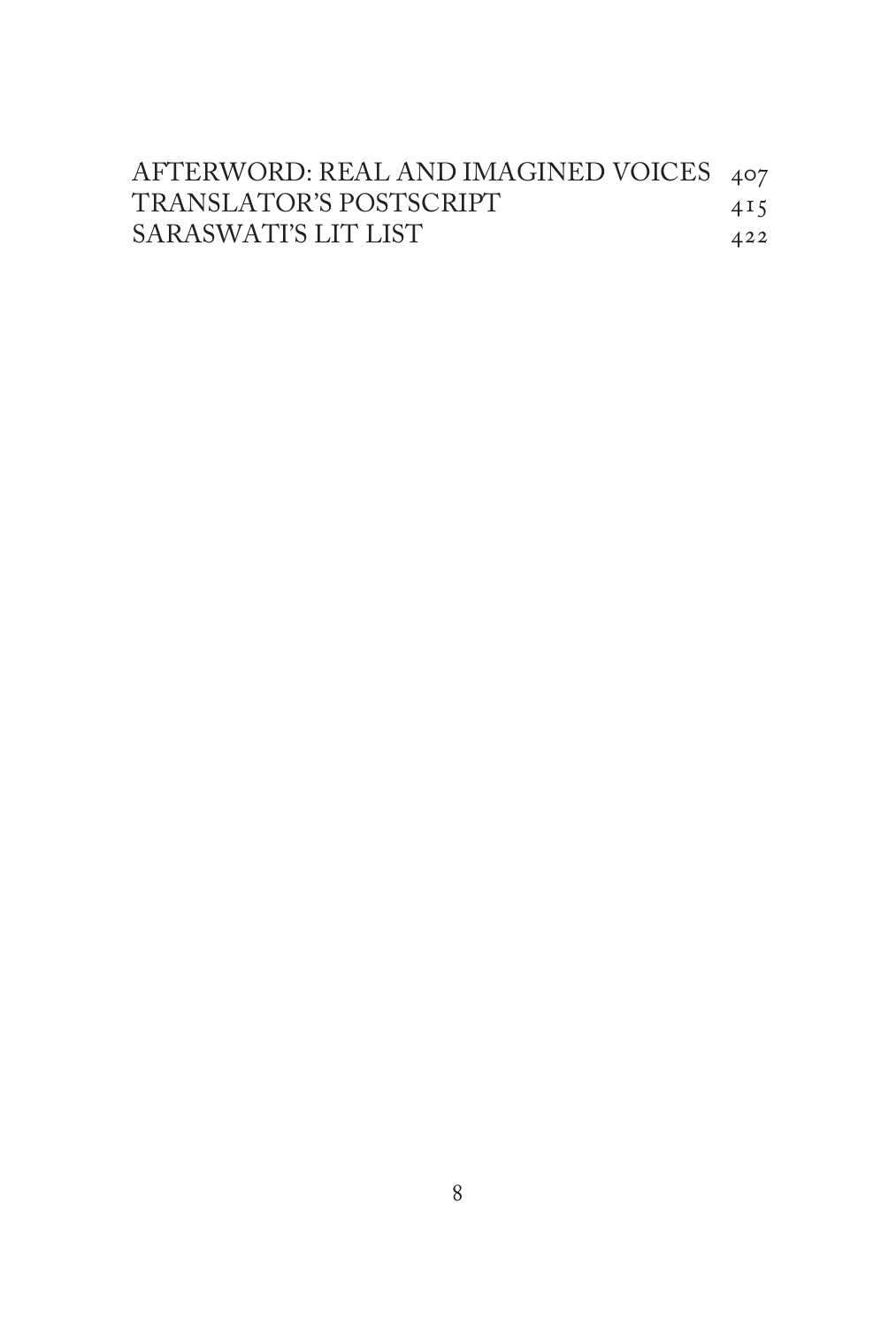## PART 1: **FAKE BLUES**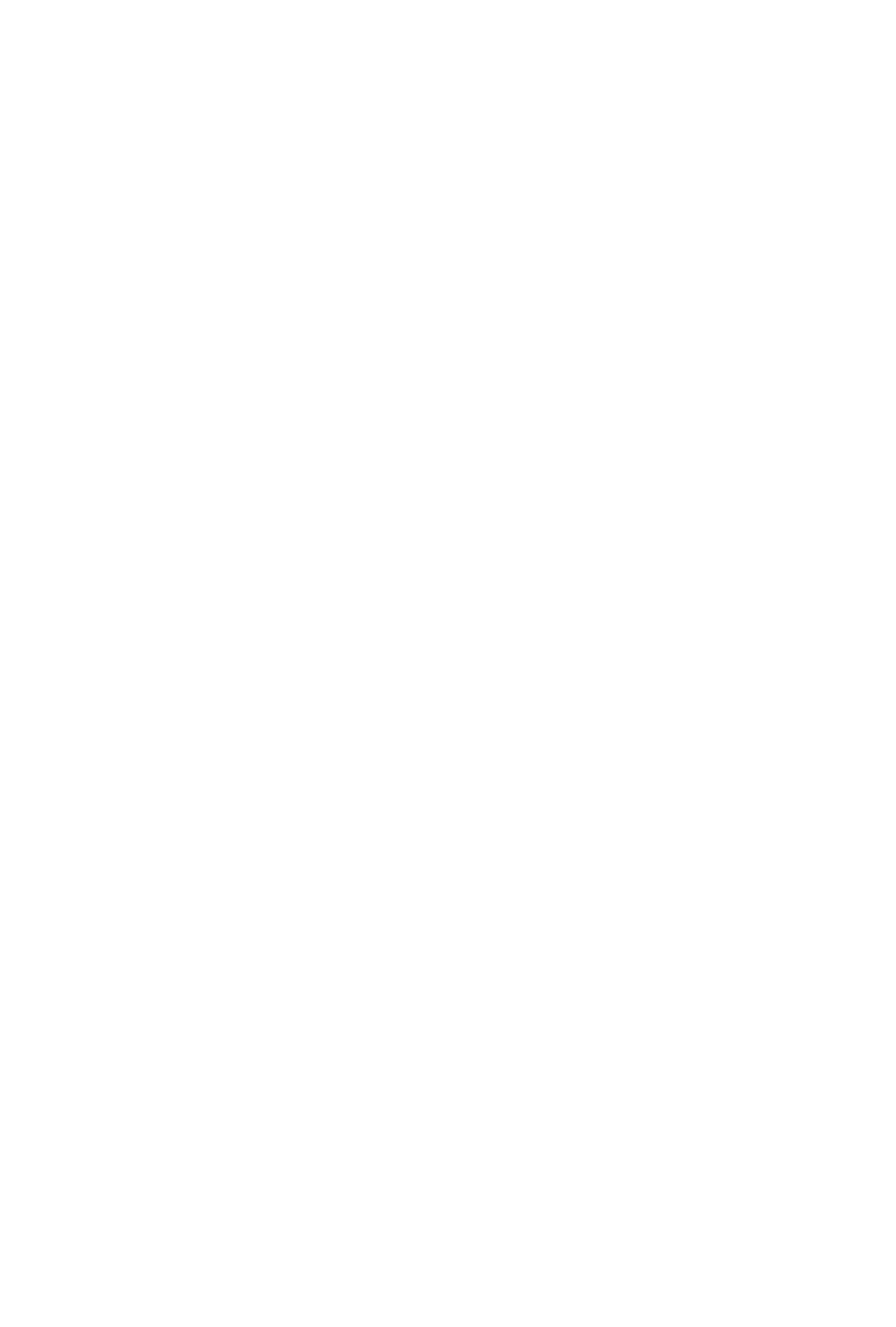## **THE DEVIL AND ME**

#### **IDENTITTI**

#### **a blog by mixed-race wonder woman**

About me:

The last time I spoke to the devil he was naked, visibly aroused, and female. So much for social certainties, right? If you can't even count on the devil being male, you might as well shed all forms of identity like you would a worn-out T-shirt – which is precisely what I'd like to do, if only I had one to slip into, let alone out of. That's exactly what all this was about, just like every other encounter with my devil, who's actually a devi – an Indian goddess with too many arms, wearing a necklace made of her enemies' severed heads. Yes, I'm talking about Kali. 'Demons, the lot of 'em,' she said, in the same dismissive tone my cousin Priti would use to say, 'Men, the lot of 'em', and then she shook her necklace until her slain foes' teeth chattered. Sure enough, Kali's demon heads all looked suspiciously like men's heads.

But she'd already moved on to other things. 'Let's have a squirting match, whoever shoots farthest wins.'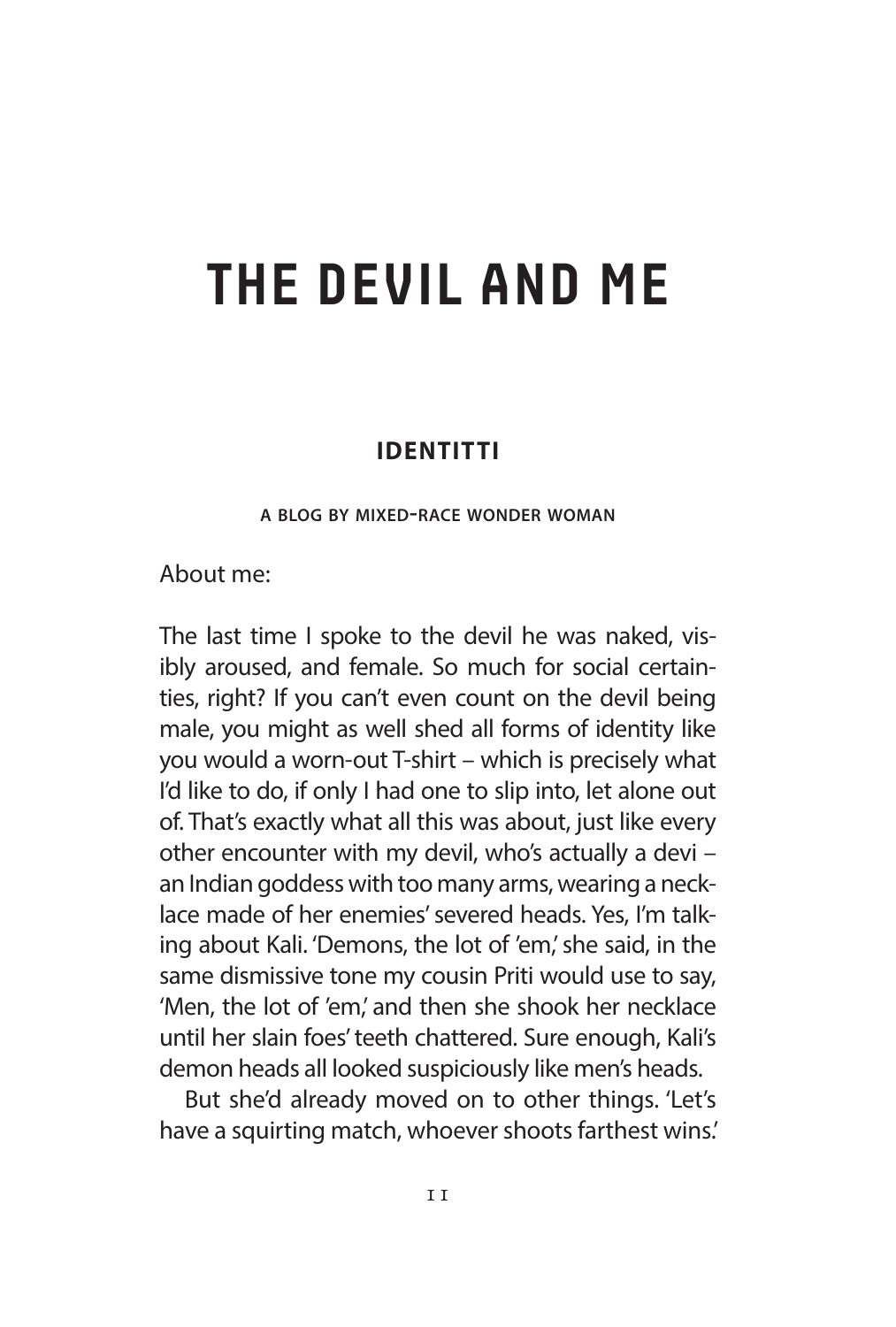I nodded at her hairy vulva, taken aback. 'How do you plan to … ?'

'Hah! Jizzing isn't just for cis men,' Kali shouted, beaming so triumphantly that for a moment I didn't even notice she'd just said cis. 'And why would it be? We had three genders eons before your god was even born.'

'But you're my goddess,' I reminded her.

'I thought I was your devil …'

'What's the difference?'

Race & sex. Whenever Kali and I talked, it was always about race & sex. Meaning – for lack of a more accurate term, or any term whatsoever that won't send us down a rabbit hole – it was about my relationship to Germany and India, my two neither-mothernor-fatherlands (remember, I'm Mixed-Race Wonder Whatever), and … sex. This blog is mostly transcripts of our conversations. If you read on, I'll eventually tell you why I'm always talking to a goddess. My name is Nivedita Anand. You can call me IDENTITTI.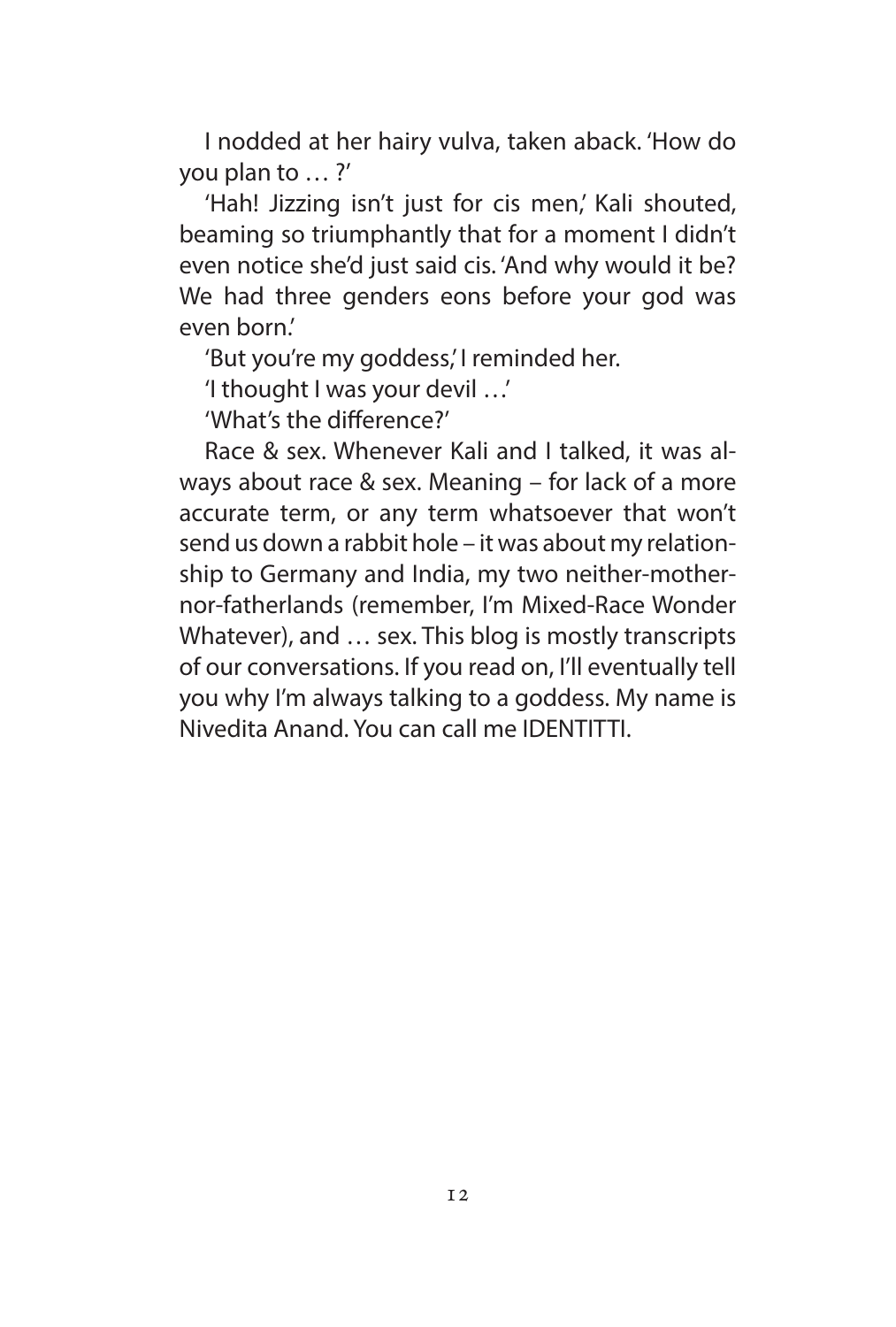### **STRANGE FRUIT**

1

The day hell's jaws opened and spewed out a slew of howling furies started out like any other day, if any other day normally starts with a rocket launch. *It's not a rocket*, *it's a satellite*, Nivedita read, at least that's how she interpreted her cousin's WhatsApp message. Priti had actually written *tisNArocket*, *issaSATEL-LITE!!!* plus an emoji that looked like a bunch of asparagus. Nivedita gaped up at German Public Radio's twenty-story concrete tower. It was perched precariously atop a spindly plinth that looked like a fiery plume, which seemed to be propelling the building skyward. She texted back: *obvs a rocket!*

At the building's peak, where the Saturn V rocket housed the Apollo spacecraft, flying buttresses formed an iron arrow in the glaring grey sky. Nivedita felt simultaneously sublime and insignificant in the face of this concrete spaceship whose entrance was crowned by a blue inscription: *The News.*

*Imagine yr a terrorist who's killed several people*, Priti's next WhatsApp message advised, in an even more arbitrary array of letters, *or that yr a terrorist who already faked killing piles o' peeps*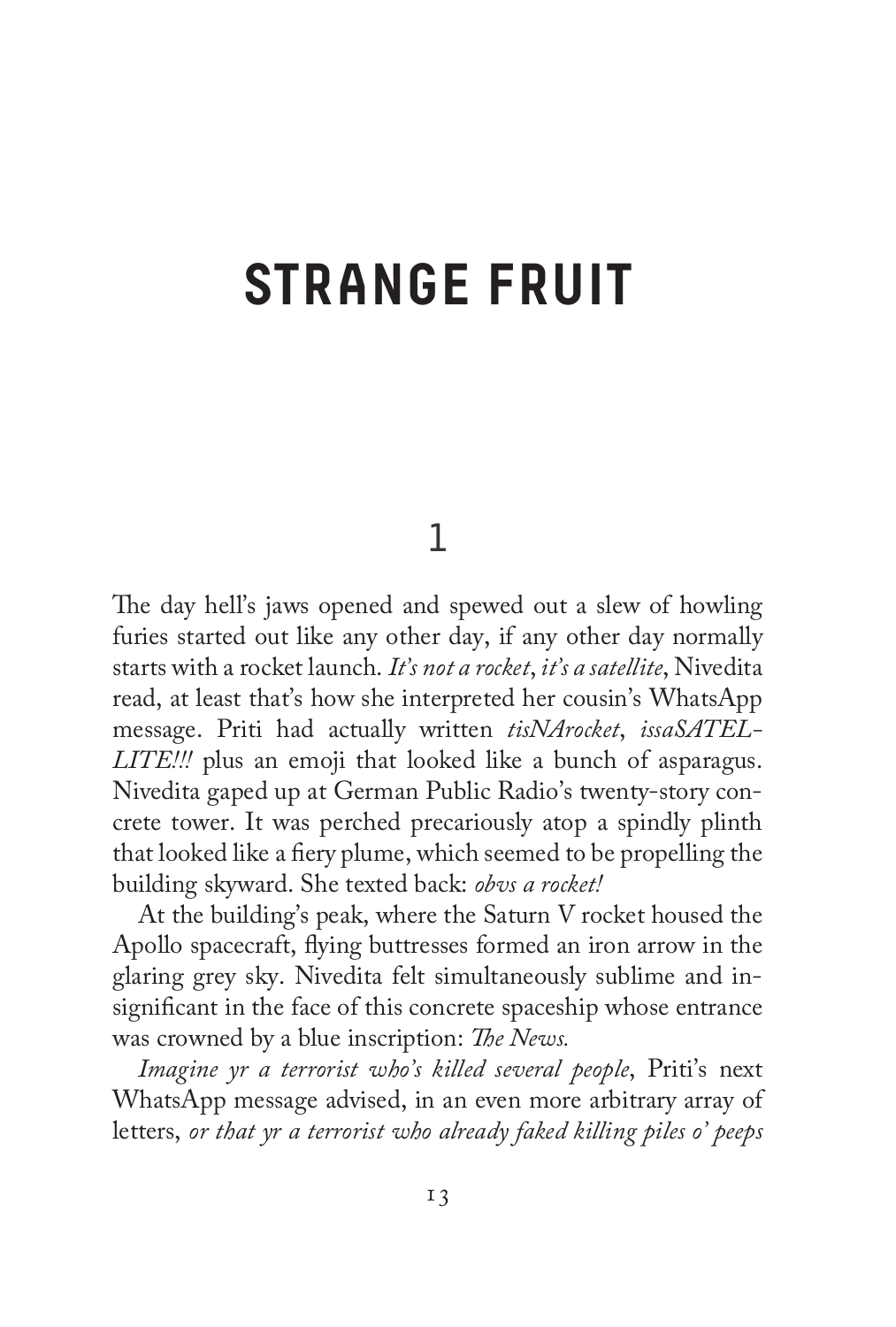– *this'll be a cinch*. Seconds later, *1 small step for you*, *1 ginormous leap for humankind ROFL LMAO*.

The glass doors silently slid open before Nivedita, and she entered the hallowed halls of national radio headquarters. It smelled of candle wax and pleather, a blend of HMRC and CIA, if news broadcasters could smell like James Bond films looked. She'd only caught a glimpse of the receptionist's suit through the glass doors, so when she strode over and he looked up, she was shocked to see he was no older than she. But that black uniform signalled that he belonged to a different generation and danced to a different drum – a rather more conformist one than she – unless he were to slip off his staid jacket or she were to shed her radical-chic-meets-I-mean-business outfit. Clueless as she was of the codes, Nivedita had done her long black hair up into a braided crown that morning and, strand by strand, it had been struggling free in silent yet staunch protest all day.

'I'm here to be interviewed about my blog,' she said, enunciating the phrase she'd practiced the entire train ride there.

'Where?' the receptionist replied cryptically.

'Uhh … here?'

'No, I mean, which department?' he asked, giving her a fatherly glance. For a second Nivedita couldn't even remember her own name. She felt like a snagged zip, suddenly stuck, but then the midnightblue phone on the receptionist's desk rang, coming to her rescue.

'Nivedita Anand,' she said, just as he hung up and announced, 'They're on their way.'

Then she did what she always did when she wasn't feeling up to the task – she went to the toilet. Not because she needed privacy, but so she could look in the mirror and make sure she was still there. The toilet's frosted glass door bore an inscription, '*Frau*  (from Old High German *Frouwa*, 'lady' or 'mistress'): adult female. Definition varies according to geo. loc., hist. era, as well as societal and cultural norms.' Her phone buzzed.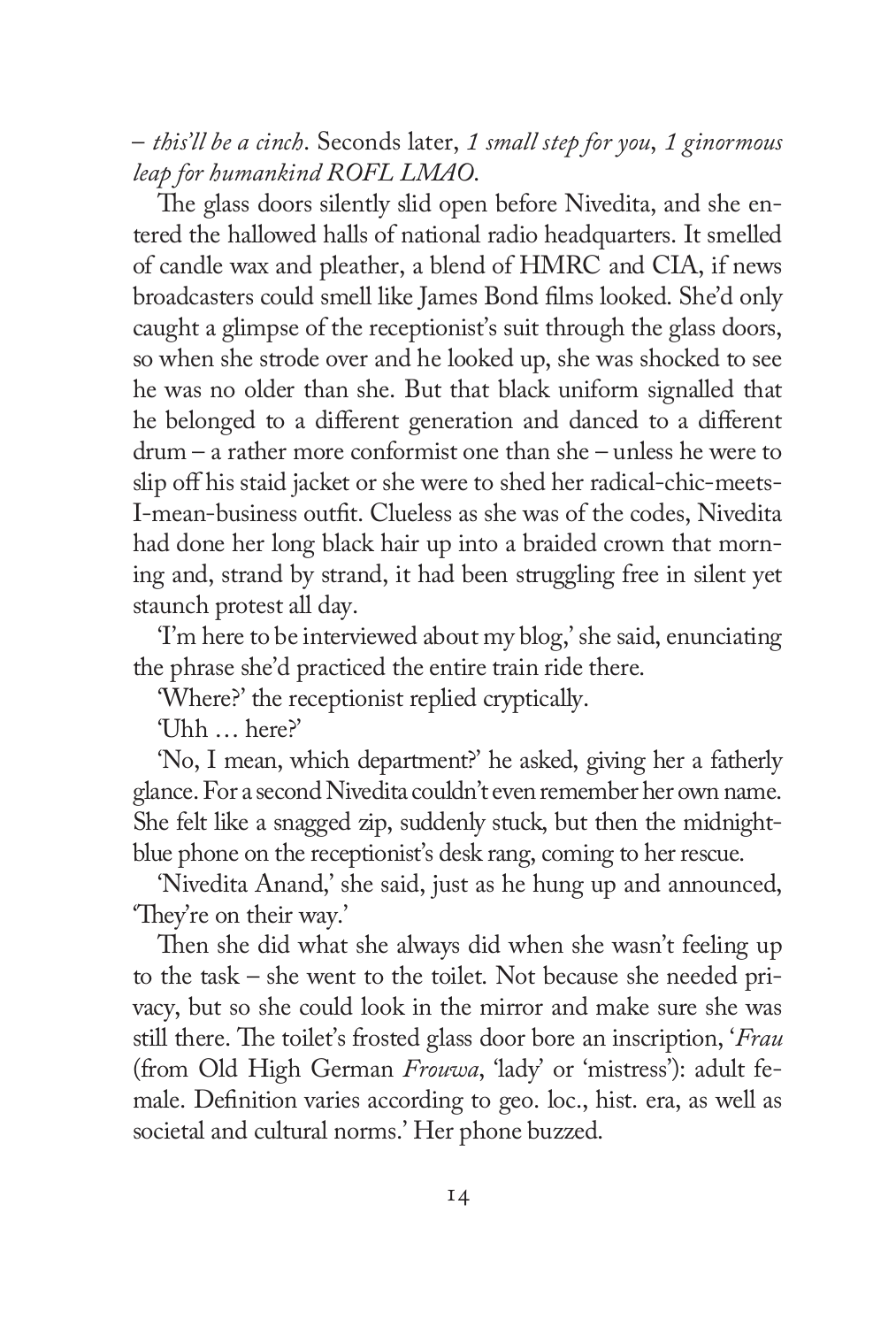'You in?' asked Priti. 'Yeah,' whispered Nivedita. 'Why you answering then?'

Conversations with Priti were always on Priti's terms. At some point she'd invariably remember she had more important things to do than chat with Nivedita, even if she was the one who'd called. Actually, especially if she was the one who'd called. That's why Nivedita didn't bother explaining herself or anything else, and instead said, 'You should see this bathroom, the door alone is a veritable intro course in German.'

'That's the spirit!' Priti cheered, 'Feel superior to the toilet! Then you'll … Wait! Something's come up, Niv.' When Priti was in the right mood she'd call Nivedita *Niv*, like the Irish name Niamh, pronounced 'Neave'. Priti was from Birmingham and had come up with this nickname not because anybody there had a clue how to pronounce Irish names, but because it highlighted that she was different. *As if anyone would doubt Priti was capital-D Different*, *capital-O Other!* As long as Priti sprinkled her with the stardust of her approval, Niv felt capital-N Noteworthy rather than Not Worthy. But Priti's moods were mercurial, and when she was feeling less generous she'd call Nivedita *Nivea*, like the *white* skin lotion whose racist advertising regularly sparked scandal.

'Shit!'

'Priti?'

'Gotta go – I'll call you back.'

Nivedita tapped the red receiver icon and looked deep into her own eyes. They didn't betray a thing. She desperately wished she could see herself how others saw her, but she just couldn't – for God's sake, she couldn't even see how she saw herself. But she *could* smudge her eyeliner to cast a more intellectual shadow around her eyes, so she did just that.

On the other side of the frosted glass door, a petite woman and large dog were waiting for her.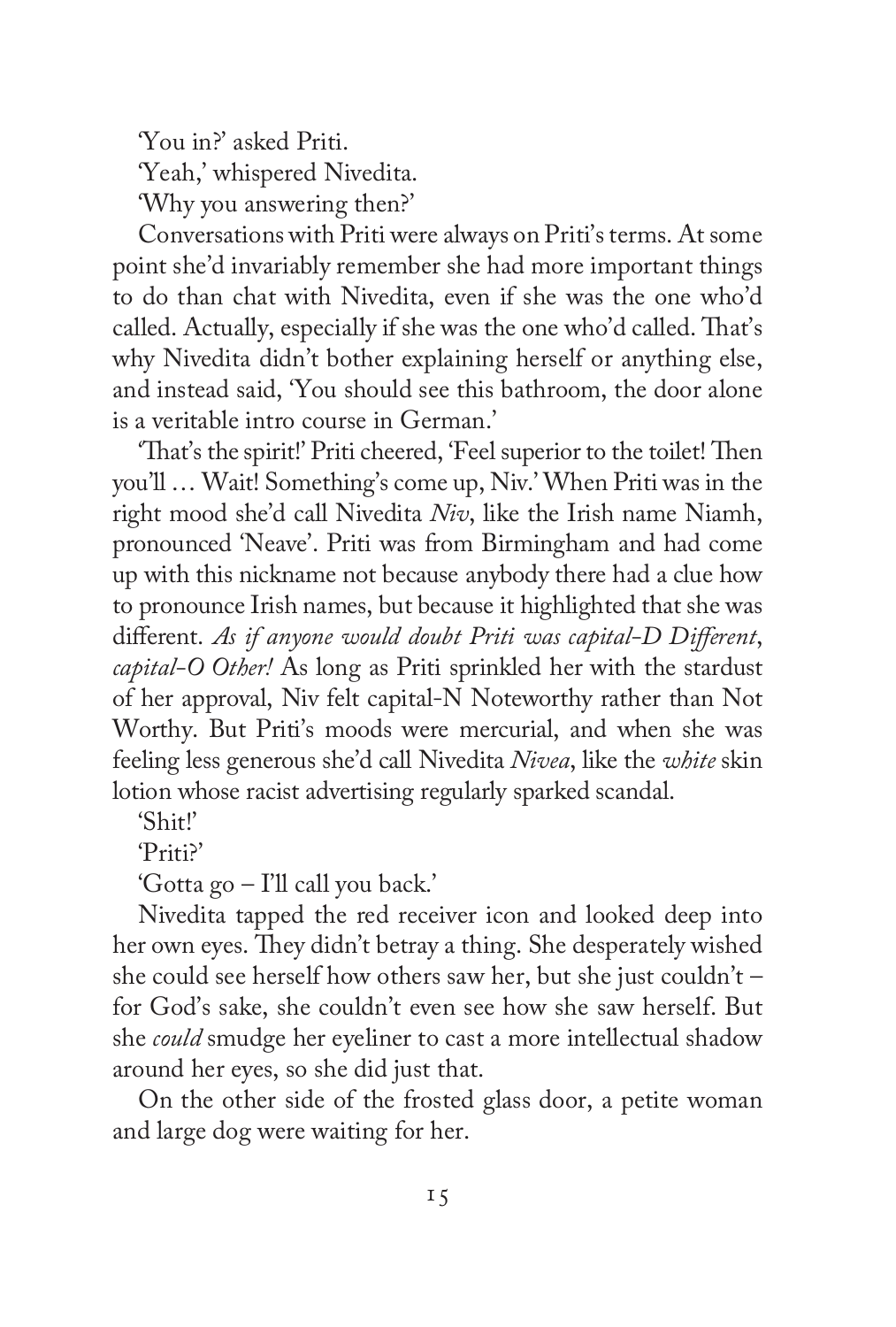'Welcome to RadioNew, I'm Verena. May I call you Identitti?' Verena had perfect dimples when she smiled, and Nivedita imagined what it would be like to have sex with her. Then she imagined what it would be like to have sex with her dog, but quickly lost interest, and went back to the first option. Much like the toilet, the stairway reminded her of college – brutalism meets parking garage – and for a second she felt like Freida Pinto in *Slumdog Millionaire*, until she glimpsed her reflection in a window and noticed her eyeliner was less smoky-eye and more I-cried-in-the-bathroom.

When they got to the recording studio, Verena handed her a laughably large headset. The dog plopped down in a corner, all the while keeping his mournful brown eyes aimed at her, as if trying to convey his compassion for the whole human race.

'That's Mona,' Verena said by way of introduction, and Nivedita mentally corrected her grammar: *she/her compassion*.

'Hiya, Mona,' she said, whereupon the dog shot right up, came over, and stoically let Nivedita pet her.

A lit display in the middle of the recording console gave counterintuitive signals: green light = wait, red light = on air. Verena pulled the microphone closer and dove right in.

'"Where are you from?" is a loaded question nowadays. Is it a form of racism, or just curiosity? What are we still allowed to say? What should we never, *ever* say? What does it all mean, and what does all this say about us? Today's guest is blogger Nivedita Anand, one of *Missy* magazine's 'Mustknow POCs.' Nivedita, before answering all our questions, could you explain the term POC, without using the words *people* or *of* or *colour*?'

Nivedita stared at Verena as if she'd said, 'Can you breathe without inhaling?' or, 'Can you and your mother hang out without you flipping out about something totally trivial?' or, 'Can you think of India without feeling a vertiginous void opening up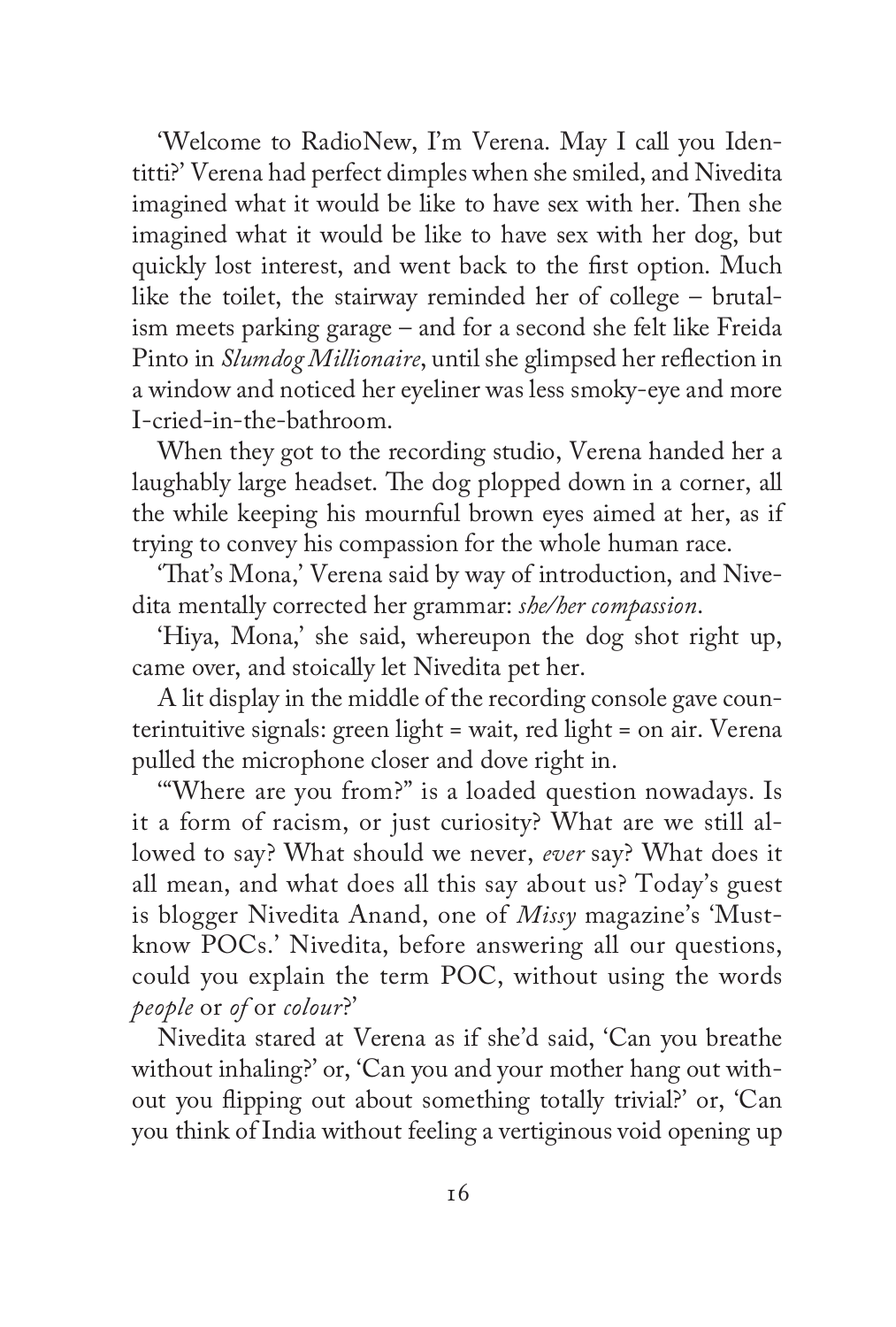inside you?' Then she heard her own voice saying, 'POCs are the folx who always get asked, "Where you from?"'

'And where are you from, Nivedita?'

Nivedita was beginning to suspect Verena and her dimples were messing with her. She knew the question was a joke – goading makes for good radio. But she couldn't exactly prod back, so her answer came out sounding defensive, 'I'm from the Internet. I live online.'

Which seemed to be the precise answer Verena was waiting for. 'Indeed, under the name Identitti. Nivedita blogs about identity politics and …'

'Tits,' Nivedita added. *Two can play at this game*.

'Let's go with *boobs*. Would you say it's more boobs, or more identity politics?' Verena beamed. Her sheer gusto dissolved Nivedita's defences.

'Not just boobs. I also blog about – can I say *vulvas* on the radio?'

'Let's stick to boobs.'

'OK.' For just a second, Nivedita wondered what Verena's boobs looked like, but then quickly directed her brain back to – her own. 'It all started when I posted a selfie of my boobs. I'd written on them in eyeliner, "In ancient Ireland, the Celts proved their loyalty by sucking the king's nipples."'

'Really?!' Verena's dimples flashed as if to signal this was a two-thumbs-up titbit.

'No idea. My cousin Priti heard it on a game show, and I just adored the notion of nipple-sucking as a form of social exchange. But then some smart-arse posted a comment about how "that story could only be found in the saga of  $\ldots$ " – Nivedita peeked stealthily at the inside of her forearm, where she'd jotted down key names and dates – '"Fergus mac Léti, in the eighth century, and even there it was meant as a joke, but obviously" I "have no sense of humour because my degree was in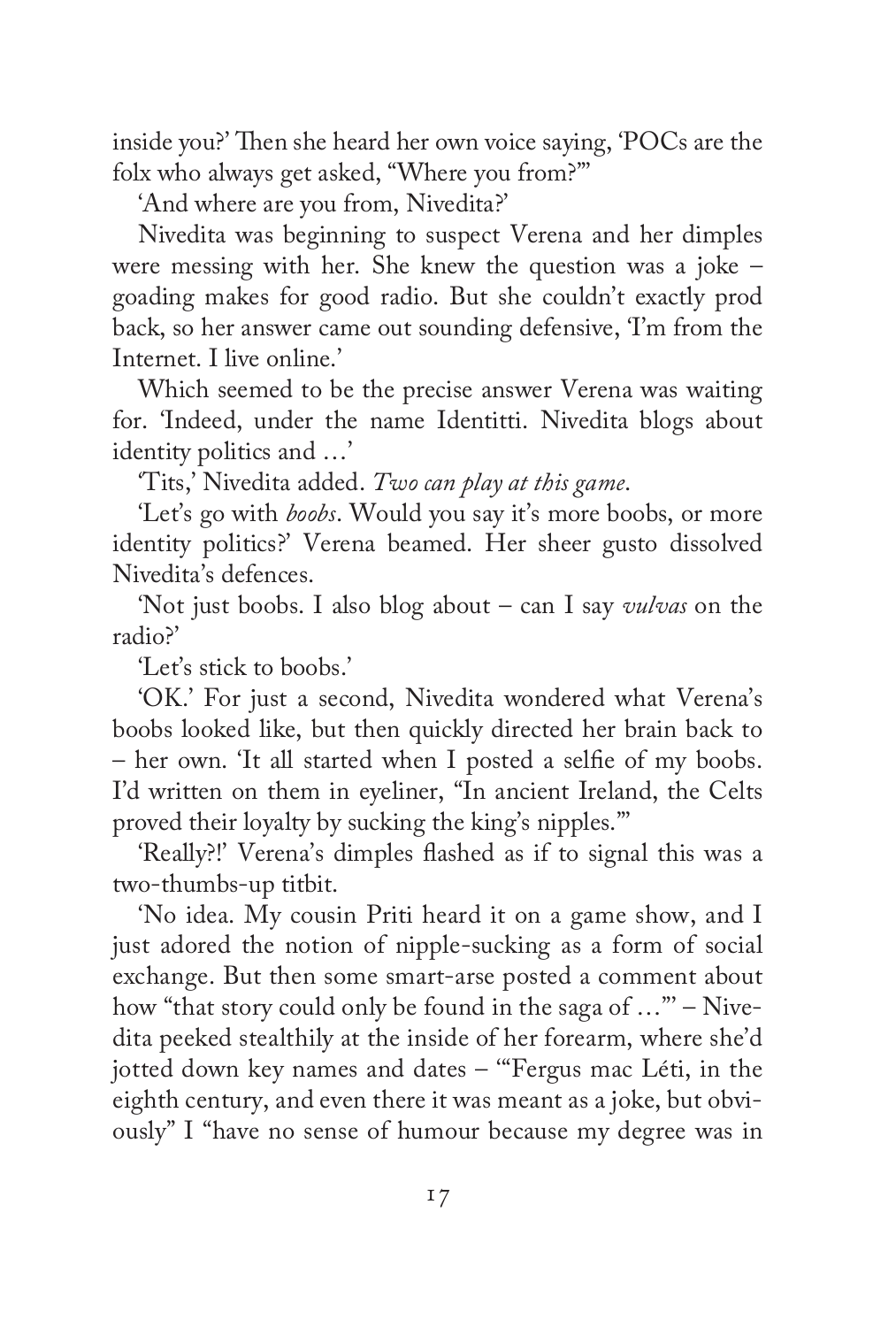gender studies."' So I replied, "I'm not into gender studies, I'm into postcolonial studies," to which smarty-pants replied, "The only other mention comes from Saint Patrick, who supposedly refused to suck the pagan Irish king's nipples, but relying on the word of Saint Patrick when it comes to heathens is about as wise as relying on Donald Trump when it comes to Muslims, but surely you know all that, what with all your postcolonial gender studies!" Before I could even answer, Facebook had blocked my account because it showed nipples, but by then the image had been shared so far and wide that I just knew I had to keep going. By the way, I call my posts a *blog* because it sounds so retro, like CDs, or GTOs, or opposite-sex marriage, but my website is actually just an archive of my threads, rants, posts, stories, and comments because people seem to want to read them chronologically, like a *her*story. Because we humans are more than just a bunch of random comments on identity politics, you know?'

Nivedita felt her nipples perking up under her T-shirt, as if to boast: You've got us to thank for that – you're welcome.

'That's just outstanding,' Verena concurred. 'Is that how you came up with the name Identitti?'

'Nah. First my blog was called *Fifty Shades of Beige*, because of my skin tone – y'know, beige.'

'Why not brown?'

'Saying *brown* is racist.'

'Really?' Verena's dimples vanished, dismayed.

'I dunno. But that's really what all this is about: the fact that we don't have the language to talk about people like me. After all, until quite recently we were strictly *verboten* – forbidden. Like fruit.'

'Forbidden?'

'Forbidden,' Nivedita reiterated. In all honesty, the college paper she had written on the various 'anti-miscegenation laws'